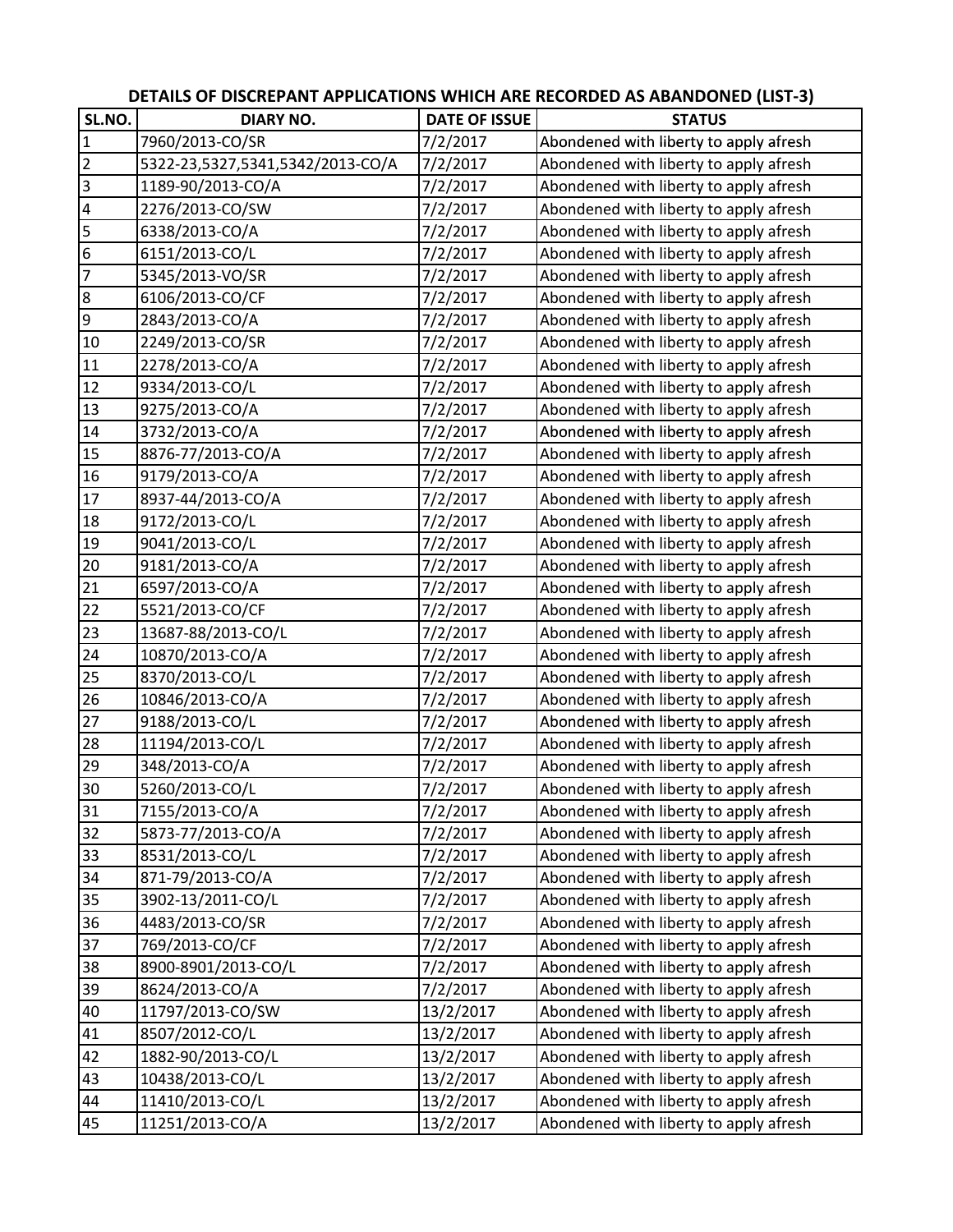| 46     | 9065/2013-CO/L              | 13/2/2017 | Abondened with liberty to apply afresh |
|--------|-----------------------------|-----------|----------------------------------------|
| 47     | 8633/2013-CO/A              | 13/2/2017 | Abondened with liberty to apply afresh |
| 48     | 8401/2013-CO/A              | 13/2/2017 | Abondened with liberty to apply afresh |
| 49     | 9379/2013-CO/A              | 13/2/2017 | Abondened with liberty to apply afresh |
| 50     | 10238/2013-CO/A             | 13/2/2017 | Abondened with liberty to apply afresh |
| 51     | 10236/2013-CO/L             | 13/2/2017 | Abondened with liberty to apply afresh |
| 52     | 8827/2013-CO/L              | 13/2/2017 | Abondened with liberty to apply afresh |
| 53     | 3422/2013-CO/SR             | 13/2/2017 | Abondened with liberty to apply afresh |
| 54     | 9243/2013-CO/A              | 13/2/2017 | Abondened with liberty to apply afresh |
| 55     | 8834/2013-CO/A              | 13/2/2017 | Abondened with liberty to apply afresh |
| 56     | 6342/2013-CO/A              | 13/2/2017 | Abondened with liberty to apply afresh |
| 57     | 10345/2013-CO/A             | 13/2/2017 | Abondened with liberty to apply afresh |
| 58     | 10344/2013-CO/A             | 13/2/2017 | Abondened with liberty to apply afresh |
| 59     | 10360/2013-CO/A             | 13/2/2017 | Abondened with liberty to apply afresh |
| 60     | 8832/2013-CO/A              | 13/2/2017 | Abondened with liberty to apply afresh |
| 61     | 10105/2013-CO/L             | 13/2/2017 | Abondened with liberty to apply afresh |
| 62     | 7976/2013-CO/A              | 13/2/2017 | Abondened with liberty to apply afresh |
| 63     | 9149/2013-CO/L              | 14/2/2017 | Abondened with liberty to apply afresh |
| 64     | 8841/2013-CO/L              | 14/2/2017 | Abondened with liberty to apply afresh |
| 65     | 9062/2013-CO/L              | 14/2/2017 | Abondened with liberty to apply afresh |
| 66     | 5970/2013-CO/A              | 14/2/2017 | Abondened with liberty to apply afresh |
| 67     | 10579/2013-CO/A             | 14/2/2017 | Abondened with liberty to apply afresh |
| 68     | 9064/2013-CO/L              | 14/2/2017 | Abondened with liberty to apply afresh |
| 69     | 9309/2013-CO/A              | 14/2/2017 | Abondened with liberty to apply afresh |
| 70     | 9863/2013-CO/A              | 14/2/2017 | Abondened with liberty to apply afresh |
| $71\,$ | 10486/2013-CO/A             | 14/2/2017 | Abondened with liberty to apply afresh |
| 72     | 2991/2013-CO/SW             | 14/2/2017 | Abondened with liberty to apply afresh |
| 73     | 11052/2013-CO/L             | 14/2/2017 | Abondened with liberty to apply afresh |
| 74     | 9044/2013-CO/A              | 14/2/2017 | Abondened with liberty to apply afresh |
| 75     | 2261/2013-CO/L              | 14/2/2017 | Abondened with liberty to apply afresh |
| 76     | 6684/2013-CO/A              | 14/2/2017 | Abondened with liberty to apply afresh |
| 77     | 9969-70/2013-CO/A           | 14/2/2017 | Abondened with liberty to apply afresh |
| 78     | 9846-47/2013-CO/A           | 14/2/2017 | Abondened with liberty to apply afresh |
| 79     | 6763/2013-CO/SR             | 14/2/2017 | Abondened with liberty to apply afresh |
| 80     | 10317/2013-CO/L             | 14/2/2017 | Abondened with liberty to apply afresh |
| 81     | 5165/2013-CO/A              | 14/2/2017 | Abondened with liberty to apply afresh |
| 82     | 10788,10790-91,10793-       | 14/2/2017 | Abondened with liberty to apply afresh |
|        | 94,10796,10820-21/2013-CO/A |           |                                        |
| 83     | 9936/2013-CO/A              | 14/2/2017 | Abondened with liberty to apply afresh |
| 84     | 9710/2013-CO/A              | 14/2/2017 | Abondened with liberty to apply afresh |
| 85     | 10479/2013-CO/A             | 14/2/2017 | Abondened with liberty to apply afresh |
| 86     | 9627/2013-CO/SR             | 14/2/2017 | Abondened with liberty to apply afresh |
| 87     | 13709/2013-CO/L             | 14/2/2017 | Abondened with liberty to apply afresh |
| 88     | 10/2013-CO/L                | 14/2/2017 | Abondened with liberty to apply afresh |
| 89     | 3971/2013-CO/L              | 14/2/2017 | Abondened with liberty to apply afresh |
| 90     | 13769/2013-CO/L             | 14/2/2017 | Abondened with liberty to apply afresh |
| 91     | 1482/2013-CO/A              | 14/2/2017 | Abondened with liberty to apply afresh |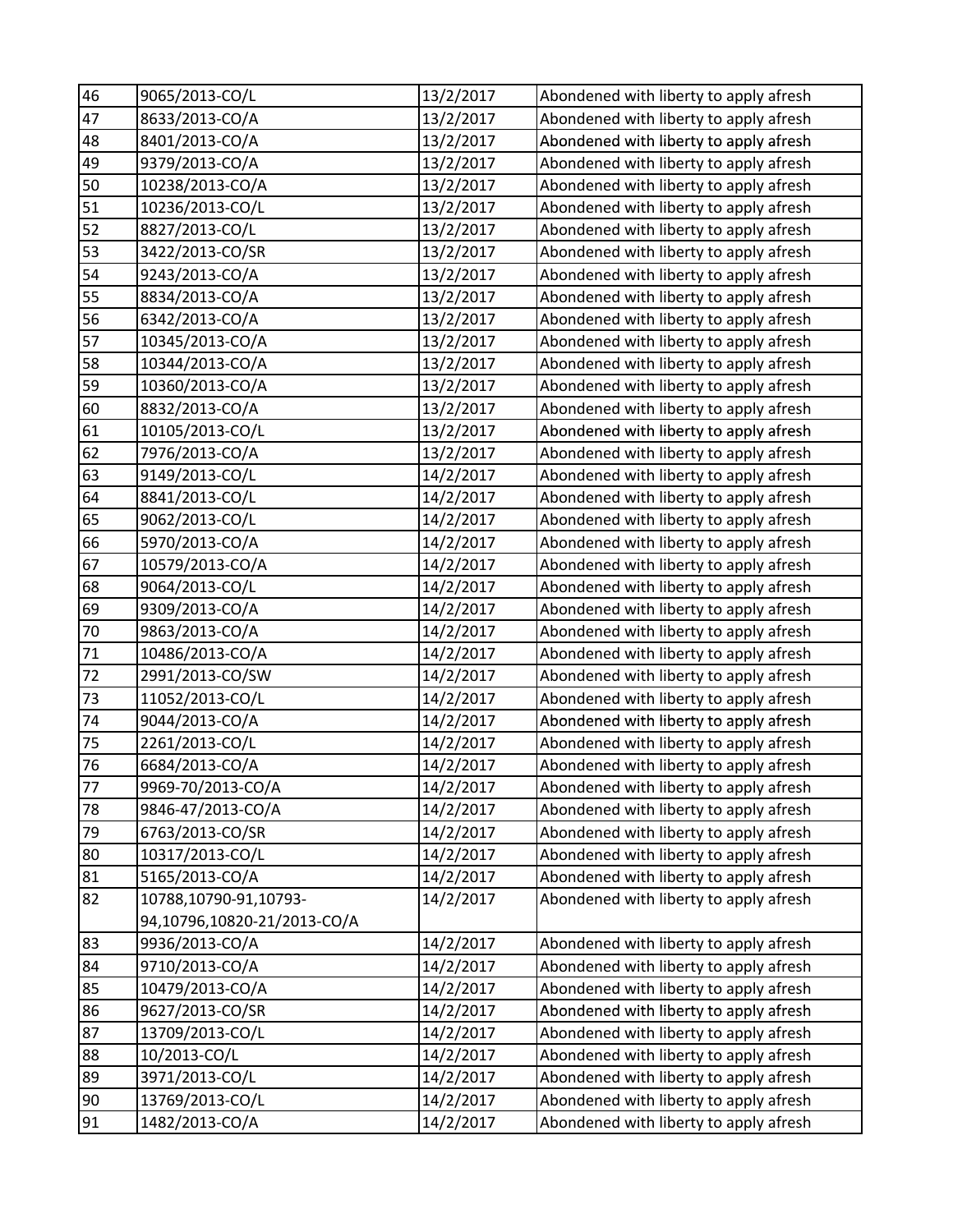| 92  | 2295-2315/2013-CO/L  | 14/2/2017 | Abondened with liberty to apply afresh |
|-----|----------------------|-----------|----------------------------------------|
| 93  | 10239/2013-CO/A      | 14/2/2017 | Abondened with liberty to apply afresh |
| 94  | 10980/2013-CO/A      | 14/2/2017 | Abondened with liberty to apply afresh |
| 95  | 10995/2013-CO/L      | 14/2/2017 | Abondened with liberty to apply afresh |
| 96  | 10311/2013-CO/L      | 14/2/2017 | Abondened with liberty to apply afresh |
| 97  | 8773/2013-CO/A       | 14/2/2017 | Abondened with liberty to apply afresh |
| 98  | 5517/2013-CO/L       | 14/2/2017 | Abondened with liberty to apply afresh |
| 99  | 6620/2012-CO/CF      | 14/2/2017 | Abondened with liberty to apply afresh |
| 100 | 5320/2013-CO/SW      | 14/2/2017 | Abondened with liberty to apply afresh |
| 101 | 2532/2013-CO/A       | 14/2/2017 | Abondened with liberty to apply afresh |
| 102 | 4135/2013-CO/L       | 14/2/2017 | Abondened with liberty to apply afresh |
| 103 | 11950/2013-CO/L      | 14/2/2017 | Abondened with liberty to apply afresh |
| 104 | 6390/2013-CO/L       | 14/2/2017 | Abondened with liberty to apply afresh |
| 105 | 8762/2013-CO/L       | 14/2/2017 | Abondened with liberty to apply afresh |
| 106 | 9592/2013-CO/L       | 14/2/2017 | Abondened with liberty to apply afresh |
| 107 | 10531/2013-CO/CF     | 14/2/2017 | Abondened with liberty to apply afresh |
| 108 | 8226/2013-CO/A       | 14/2/2017 | Abondened with liberty to apply afresh |
| 109 | 8388/2013-CO/SR      | 14/2/2017 | Abondened with liberty to apply afresh |
| 110 | 8385/2013-CO/SR      | 14/2/2017 | Abondened with liberty to apply afresh |
| 111 | 10740/2013-CO/A      | 14/2/2017 | Abondened with liberty to apply afresh |
| 112 | 10739/2013-CO/A      | 14/2/2017 | Abondened with liberty to apply afresh |
| 113 | 10741/2013-CO/A      | 14/2/2017 | Abondened with liberty to apply afresh |
| 114 | 11049/2013-CO/L      | 14/2/2017 | Abondened with liberty to apply afresh |
| 115 | 13651/2013-CO/A      | 14/2/2017 | Abondened with liberty to apply afresh |
| 116 | 260,262/2013-CO/L    | 14/2/2017 | Abondened with liberty to apply afresh |
| 117 | 10155/2013-CO/A      | 14/2/2017 | Abondened with liberty to apply afresh |
| 118 | 10156/2013-CO/A      | 14/2/2017 | Abondened with liberty to apply afresh |
| 119 | 10157/2013-CO/A      | 14/2/2017 | Abondened with liberty to apply afresh |
| 120 | 243-252/2013-CO/A    | 14/2/2017 | Abondened with liberty to apply afresh |
| 121 | 10115/2013-CO/SW     | 14/2/2017 | Abondened with liberty to apply afresh |
| 122 | 9709/2013-CO/L       | 14/2/2017 | Abondened with liberty to apply afresh |
| 123 | 10527/2013-CO/A      | 14/2/2017 | Abondened with liberty to apply afresh |
| 124 | 10410-416/2013-CO/SR | 14/2/2017 | Abondened with liberty to apply afresh |
| 125 | 11997/2013-CO/A      | 14/2/2017 | Abondened with liberty to apply afresh |
| 126 | 15034/2012-CO/L      | 14/2/2017 | Abondened with liberty to apply afresh |
| 127 | 13769/2013-CO/L      | 14/2/2017 | Abondened with liberty to apply afresh |
| 128 | 11229/2013-CO/A      | 14/2/2017 | Abondened with liberty to apply afresh |
| 129 | 4353/2013-CO/A       | 14/2/2017 | Abondened with liberty to apply afresh |
| 130 | 4364/2013-CO/SR      | 14/2/2017 | Abondened with liberty to apply afresh |
| 131 | 11399/2013-CO/L      | 15/2/2017 | Abondened with liberty to apply afresh |
| 132 | 8844/2013-CO/SR      | 15/2/2017 | Abondened with liberty to apply afresh |
| 133 | 8881/2013-CO/L       | 15/2/2017 | Abondened with liberty to apply afresh |
| 134 | 10882/2013-CO/A      | 15/2/2017 | Abondened with liberty to apply afresh |
| 135 | 11316/2013-CO/A      | 15/2/2017 | Abondened with liberty to apply afresh |
| 136 | 10733/2013-CO/A      | 15/2/2017 | Abondened with liberty to apply afresh |
| 137 | 8839/2013-CO/A       | 15/2/2017 | Abondened with liberty to apply afresh |
| 138 | 4360/2013-CO/L       | 15/2/2017 | Abondened with liberty to apply afresh |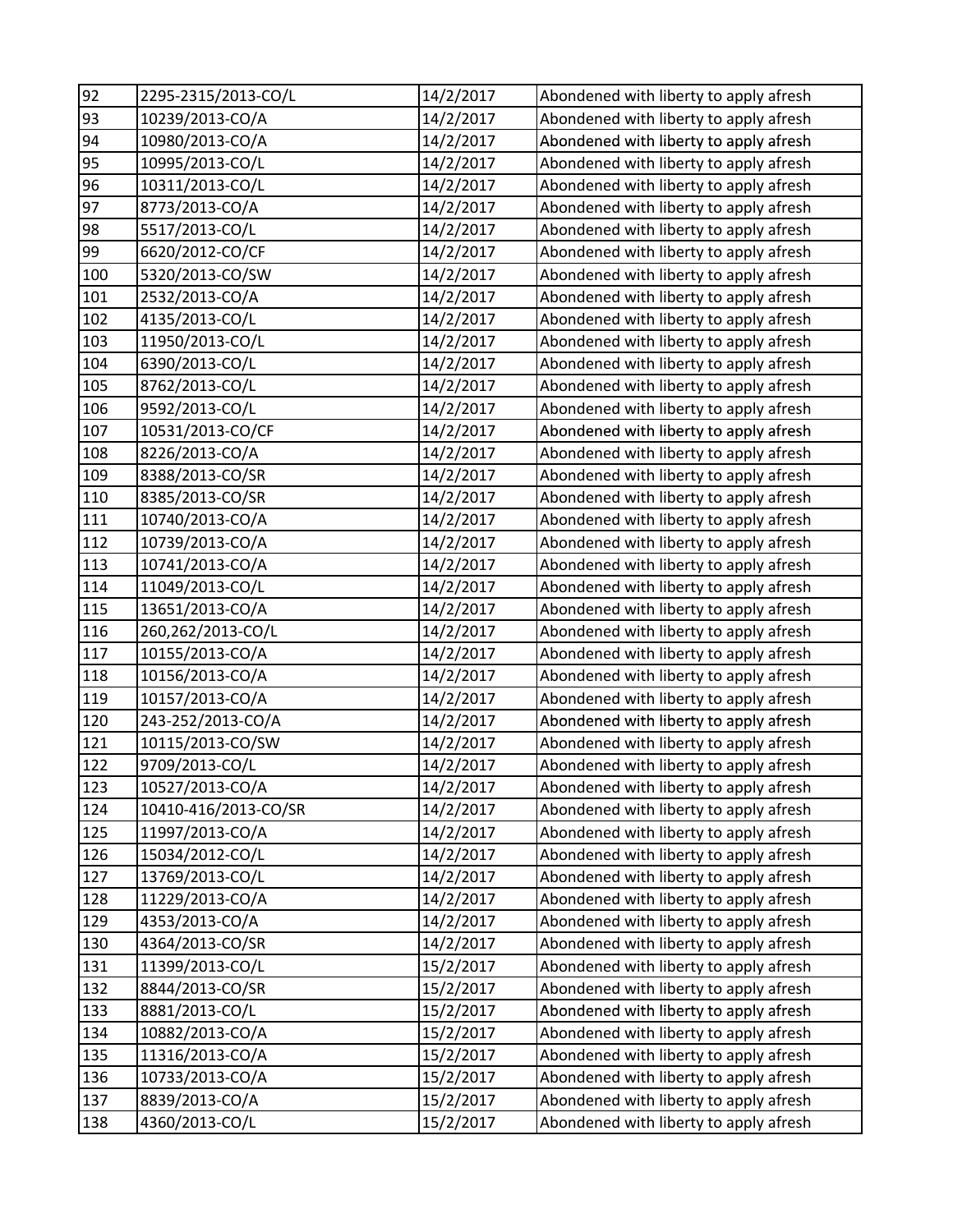| 139 | 3698/2013-CO/A              | 15/2/2017 | Abondened with liberty to apply afresh |
|-----|-----------------------------|-----------|----------------------------------------|
| 140 | 8863/2013-CO/SR             | 15/2/2017 | Abondened with liberty to apply afresh |
| 141 | 233-242/2013-CO/A           | 15/2/2017 | Abondened with liberty to apply afresh |
| 142 | 10783/2013-CO/A             | 15/2/2017 | Abondened with liberty to apply afresh |
| 143 | 11527/2013-CO/L             | 15/2/2017 | Abondened with liberty to apply afresh |
| 144 | 11488/2013-CO/A             | 15/2/2017 | Abondened with liberty to apply afresh |
| 145 | 1178/2013-CO/L              | 15/2/2017 | Abondened with liberty to apply afresh |
| 146 | 3673/2013-CO/L              | 15/2/2017 | Abondened with liberty to apply afresh |
| 147 | 1031/2013-CO/L              | 15/2/2017 | Abondened with liberty to apply afresh |
| 148 | 10149/2013-CO/L             | 15/2/2017 | Abondened with liberty to apply afresh |
| 149 | 12011/2013-CO/L             | 15/2/2017 | Abondened with liberty to apply afresh |
| 150 | 11330/2013-CO/A             | 15/2/2017 | Abondened with liberty to apply afresh |
| 151 | 11445/2013-CO/A             | 15/2/2017 | Abondened with liberty to apply afresh |
| 152 | 10326/2013-CO/SW            | 15/2/2017 | Abondened with liberty to apply afresh |
| 153 | 2597/2013-CO/L              | 15/2/2017 | Abondened with liberty to apply afresh |
| 154 | 10777-81/2013-CO/L          | 15/2/2017 | Abondened with liberty to apply afresh |
| 155 | 15761/2012-CO/CF            | 15/2/2017 | Abondened with liberty to apply afresh |
| 156 | 16189/2013-CO/A             | 15/2/2017 | Abondened with liberty to apply afresh |
| 157 | 13323/2012-CO/A             | 15/2/2017 | Abondened with liberty to apply afresh |
| 158 | 382(9635)/2012-CO/L         | 15/2/2017 | Abondened with liberty to apply afresh |
| 159 | 15832-37/2013-CO/SW         | 15/2/2017 | Abondened with liberty to apply afresh |
| 160 | 1516/2013-CO/L              | 15/2/2017 | Abondened with liberty to apply afresh |
| 161 | 15176/2013-CO/A             | 15/2/2017 | Abondened with liberty to apply afresh |
| 162 | 13769/2012-CO/A             | 15/2/2017 | Abondened with liberty to apply afresh |
| 163 | 9184/2013-CO/A              | 15/2/2017 | Abondened with liberty to apply afresh |
| 164 | 11428-29/2013-CO/L          | 15/2/2017 | Abondened with liberty to apply afresh |
| 165 | 6720,6722,6729-30/2013-CO/L | 15/2/2017 | Abondened with liberty to apply afresh |
| 166 | 10233/2013-CO/CF            | 15/2/2017 | Abondened with liberty to apply afresh |
| 167 | 1121/2013-CO/L              | 15/2/2017 | Abondened with liberty to apply afresh |
| 168 | 1603/2013-CO/L              | 15/2/2017 | Abondened with liberty to apply afresh |
| 169 | 3618/2013-CO/SR             | 15/2/2017 | Abondened with liberty to apply afresh |
| 170 | 107-108/2013-CO/A           | 15/2/2017 | Abondened with liberty to apply afresh |
| 171 | 5319/2013-CO/A              | 15/2/2017 | Abondened with liberty to apply afresh |
| 172 | 4660-61/2013-CO/A           | 15/2/2017 | Abondened with liberty to apply afresh |
| 173 | 13804/2010-CO/L             | 15/2/2017 | Abondened with liberty to apply afresh |
| 174 | 9863/2010-CO/A              | 15/2/2017 | Abondened with liberty to apply afresh |
| 175 | 93307/2010-CO/CF            | 15/2/2017 | Abondened with liberty to apply afresh |
| 176 | 5443/2013-CO/SR             | 15/2/2017 | Abondened with liberty to apply afresh |
| 177 | 6751/2013-CO/A              | 15/2/2017 | Abondened with liberty to apply afresh |
| 178 | 6702/2013-CO/A              | 15/2/2017 | Abondened with liberty to apply afresh |
| 179 | 6621-22/2013-CO/CF          | 15/2/2017 | Abondened with liberty to apply afresh |
| 180 | 4186/2013-CO/L              | 15/2/2017 | Abondened with liberty to apply afresh |
| 181 | 10622/2010-CO/L             | 15/2/2017 | Abondened with liberty to apply afresh |
| 182 | 14139/2010-CO/L             | 15/2/2017 | Abondened with liberty to apply afresh |
| 183 | 9471/2010-CO/CF             | 15/2/2017 | Abondened with liberty to apply afresh |
| 184 | 10089/2010-CO/CF            | 15/2/2017 | Abondened with liberty to apply afresh |
| 185 | 8824-25/2012-CO/A           | 15/2/2017 | Abondened with liberty to apply afresh |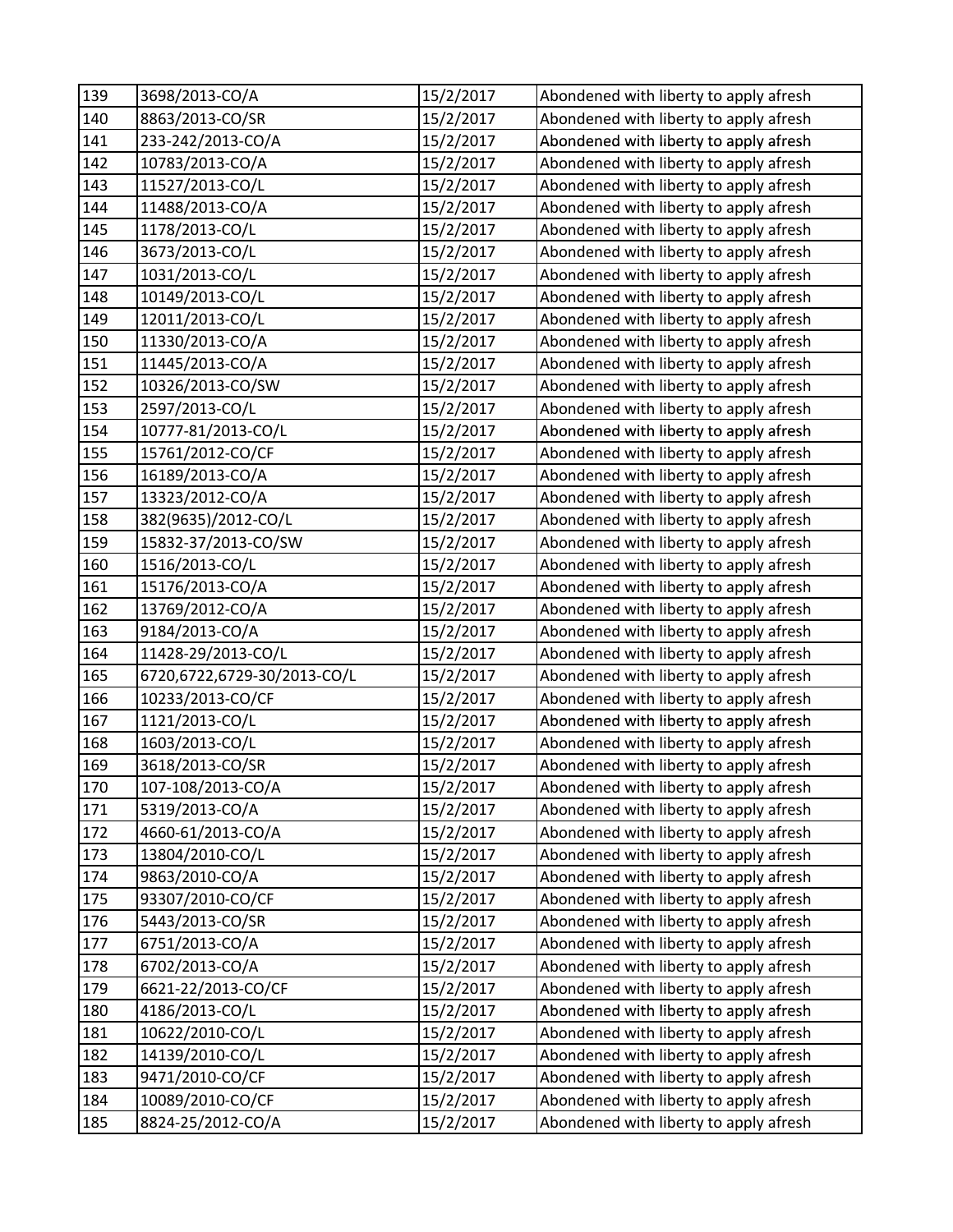| 186 | 601-603/2013-CO/A     | 15/2/2017 | Abondened with liberty to apply afresh |
|-----|-----------------------|-----------|----------------------------------------|
| 187 | 9353/2013-CO/L        | 15/2/2017 | Abondened with liberty to apply afresh |
| 188 | 2252-54/2013-CO/CF    | 15/2/2017 | Abondened with liberty to apply afresh |
| 189 | 1165/2013-CO/A        | 15/2/2017 | Abondened with liberty to apply afresh |
| 190 | 10775/2013-CO/SW      | 15/2/2017 | Abondened with liberty to apply afresh |
| 191 | 10776/2013-CO/L       | 15/2/2017 | Abondened with liberty to apply afresh |
| 192 | 9829/2013-CO/L        | 15/2/2017 | Abondened with liberty to apply afresh |
| 193 | 13115/2013-CO/A       | 15/2/2017 | Abondened with liberty to apply afresh |
| 194 | 9053/2013-CO/L        | 15/2/2017 | Abondened with liberty to apply afresh |
| 195 | 6681/2013-CO/A        | 15/2/2017 | Abondened with liberty to apply afresh |
| 196 | 8794-99/2013-CO/SR    | 15/2/2017 | Abondened with liberty to apply afresh |
| 197 | 8801/2013-CO/L        | 15/2/2017 | Abondened with liberty to apply afresh |
| 198 | 4458-59/2013-CO/SR/CF | 15/2/2017 | Abondened with liberty to apply afresh |
| 199 | 3456/2013-CO/A        | 15/2/2017 | Abondened with liberty to apply afresh |
| 200 | 8447/2013-CO/L        | 15/2/2017 | Abondened with liberty to apply afresh |
| 201 | 5453/2013-CO/L        | 15/2/2017 | Abondened with liberty to apply afresh |
| 202 | 13653/2013-CO/A       | 15/2/2017 | Abondened with liberty to apply afresh |
| 203 | 9063/2013-CO/L        | 15/2/2017 | Abondened with liberty to apply afresh |
| 204 | 9875/2013-CO/L        | 15/2/2017 | Abondened with liberty to apply afresh |
| 205 | 4076-84/2013-CO/L     | 15/2/2017 | Abondened with liberty to apply afresh |
| 206 | 22-23/2013-CO/A       | 15/2/2017 | Abondened with liberty to apply afresh |
| 207 | 3624/2013-CO/A        | 15/2/2017 | Abondened with liberty to apply afresh |
| 208 | 4147/2013-CO/L        | 15/2/2017 | Abondened with liberty to apply afresh |
| 209 | 11050/2013-CO/SR      | 15/2/2017 | Abondened with liberty to apply afresh |
| 210 | 9960/2013-CO/A        | 15/2/2017 | Abondened with liberty to apply afresh |
| 211 | 8788/2013-CO/A        | 15/2/2017 | Abondened with liberty to apply afresh |
| 212 | 2992/2013-CO/SW       | 15/2/2017 | Abondened with liberty to apply afresh |
| 213 | 4588/2013-CO/L        | 15/2/2017 | Abondened with liberty to apply afresh |
| 214 | 21/2013-CO/SR         | 15/2/2017 | Abondened with liberty to apply afresh |
| 215 | 4233/2013-CO/L        | 15/2/2017 | Abondened with liberty to apply afresh |
| 216 | 10520-21/2013-CO/A    | 15/2/2017 | Abondened with liberty to apply afresh |
| 217 | 7271-74/2013-CO/SR    | 15/2/2017 | Abondened with liberty to apply afresh |
| 218 | 3131A&B/2013-CO/A     | 15/2/2017 | Abondened with liberty to apply afresh |
| 219 | 9668/2013-CO/A        | 16/2/2017 | Abondened with liberty to apply afresh |
| 220 | 10222/2013-CO/L       | 16/2/2017 | Abondened with liberty to apply afresh |
| 221 | 5983/2013-CO/A        | 16/2/2017 | Abondened with liberty to apply afresh |
| 222 | 2044/2013-CO/A        | 16/2/2017 | Abondened with liberty to apply afresh |
| 223 | 2045/2013-CO/A        | 16/2/2017 | Abondened with liberty to apply afresh |
| 224 | 5533/2013-CO/A        | 16/2/2017 | Abondened with liberty to apply afresh |
| 225 | 9772-75/2013--CO/SR   | 16/2/2017 | Abondened with liberty to apply afresh |
| 226 | 2535/2013-CO/SR       | 16/2/2017 | Abondened with liberty to apply afresh |
| 227 | 2724-29/2013-CO/L     | 16/2/2017 | Abondened with liberty to apply afresh |
| 228 | 11503/2013-CO/SR      | 16/2/2017 | Abondened with liberty to apply afresh |
| 229 | 11300/2013-CO/A       | 16/2/2017 | Abondened with liberty to apply afresh |
| 230 | 10224/2013-CO/A       | 16/2/2017 | Abondened with liberty to apply afresh |
| 231 | 10738/20136-CO/A      | 16/2/2017 | Abondened with liberty to apply afresh |
| 232 | 5573/2013-CO/A        | 16/2/2017 | Abondened with liberty to apply afresh |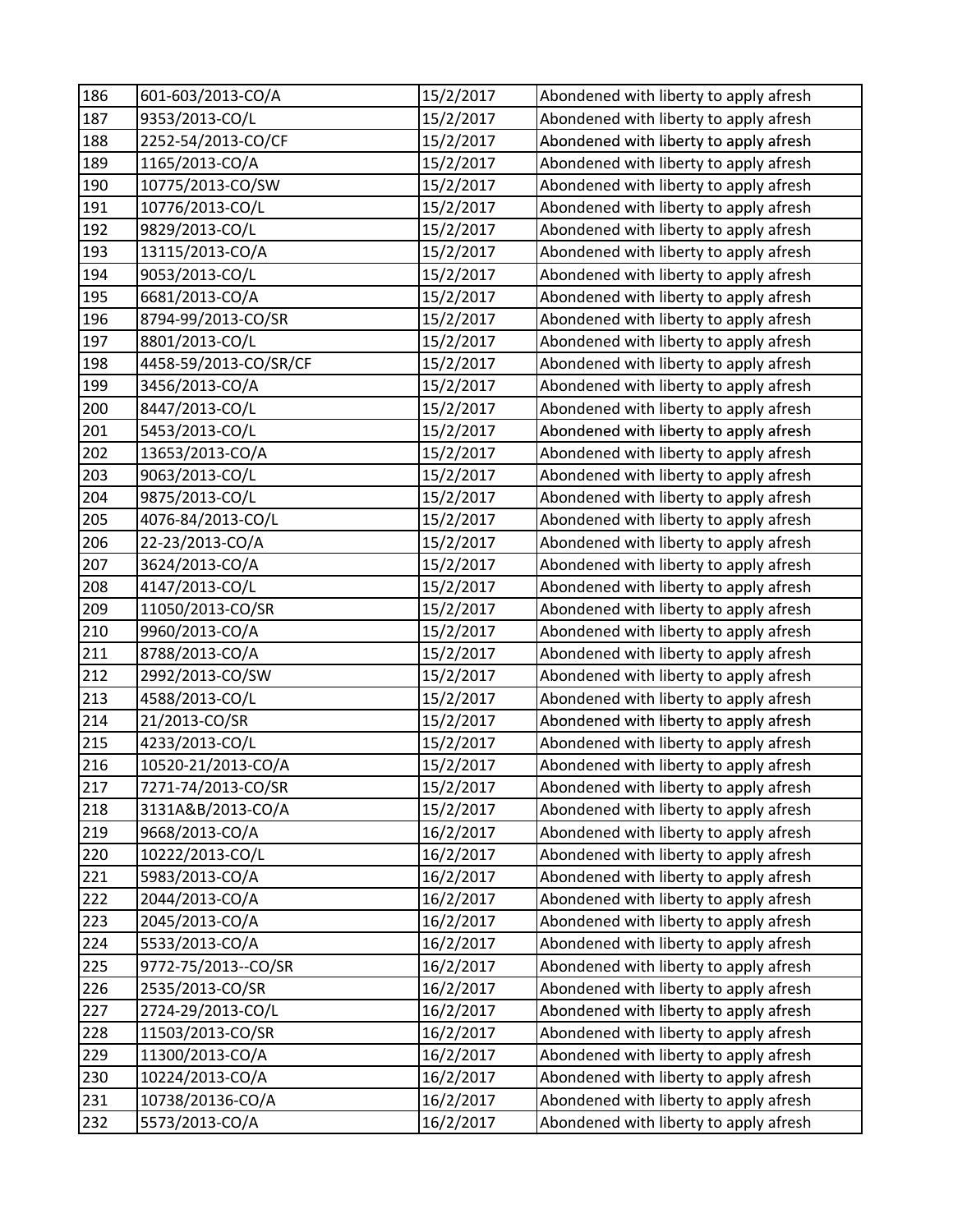| 233        | 8304/2013-CO/SR                        | 16/2/2017              | Abondened with liberty to apply afresh                                           |
|------------|----------------------------------------|------------------------|----------------------------------------------------------------------------------|
| 234        | 4354/2013-CO/A                         | 16/2/2017              | Abondened with liberty to apply afresh                                           |
| 235        | 9752/2013-CO/A                         | 16/2/2017              | Abondened with liberty to apply afresh                                           |
| 236        | 10346/2013-CO/L                        | 16/2/2017              | Abondened with liberty to apply afresh                                           |
| 237        | 2134/2013-CO/L                         | 16/2/2017              | Abondened with liberty to apply afresh                                           |
| 238        | 4917/2013-CO/L                         | 16/2/2017              | Abondened with liberty to apply afresh                                           |
| 239        | 7927-37/2013-CO/SR                     | 16/2/2017              | Abondened with liberty to apply afresh                                           |
| 240        | 8953/2010-CO/SR                        | 16/2/2017              | Abondened with liberty to apply afresh                                           |
| 241        | 7227/2013-CO/L                         | 16/2/2017              | Abondened with liberty to apply afresh                                           |
| 242        | 969-71/2010-CO/L                       | 16/2/2017              | Abondened with liberty to apply afresh                                           |
| 243        | 7102-05/2013-CO/L                      | 16/2/2017              | Abondened with liberty to apply afresh                                           |
| 244        | 5020-23/2013-CO/A                      | 16/2/2017              | Abondened with liberty to apply afresh                                           |
| 245        | 10104/2013-CO/SR                       | 16/2/2017              | Abondened with liberty to apply afresh                                           |
| 246        | 3384/2013-CO/L                         | 16/2/2017              | Abondened with liberty to apply afresh                                           |
| 247        | 82/2013-CO/L                           | 16/2/2017              | Abondened with liberty to apply afresh                                           |
| 248        | 6948/2013-CO/L                         | 16/2/2017              | Abondened with liberty to apply afresh                                           |
| 249        | 6295/2013-CO/L                         | 16/2/2017              | Abondened with liberty to apply afresh                                           |
| 250        | 3660/2013-CO/L                         | 16/2/2017              | Abondened with liberty to apply afresh                                           |
| 251        | 5746-48/2013-CO/A                      | 16/2/2017              | Abondened with liberty to apply afresh                                           |
| 252        | 2823/2013-CO/SW                        | 16/2/2017              | Abondened with liberty to apply afresh                                           |
| 253        | 6580/2013-CO/A                         | 16/2/2017              | Abondened with liberty to apply afresh                                           |
| 254        | 5028/2013-CO/L                         | 16/2/2017              | Abondened with liberty to apply afresh                                           |
| 255        | 6199/2013-CO/A                         | 16/2/2017              | Abondened with liberty to apply afresh                                           |
| 256        | 4679/2013-CO/A                         | 16/2/2017              | Abondened with liberty to apply afresh                                           |
| 257        | 9667/2013-CO/A                         | 16/2/2017              | Abondened with liberty to apply afresh                                           |
| 258        | 9666/2013-CO/A                         | 16/2/2017              | Abondened with liberty to apply afresh                                           |
| 259        | 2073-75/2013-CO/L                      | 16/2/2017              | Abondened with liberty to apply afresh                                           |
| 260        | 10325/2013-CO/L                        | 16/2/2017              | Abondened with liberty to apply afresh                                           |
| 261        | 9588/2013-CO/A                         | 16/2/2017              | Abondened with liberty to apply afresh                                           |
| 262        | 6757/2013-CO/L                         | 16/2/2017              | Abondened with liberty to apply afresh                                           |
| 263        | 9979/2013-CO/A                         | 16/2/2017              | Abondened with liberty to apply afresh                                           |
| 264        | 7905/2013-CO/F                         | 16/2/2017              | Abondened with liberty to apply afresh                                           |
| 265        | 10187/2009-CO/CF                       | 16/2/2017              | Abondened with liberty to apply afresh                                           |
| 266        | 3510-11/2013-CO/A                      | 16/2/2017              | Abondened with liberty to apply afresh                                           |
| 267        | 2898/2013-CO/A                         | 16/2/2017              | Abondened with liberty to apply afresh                                           |
| 268        | 10101/2013-CO/SW                       | 16/2/2017              | Abondened with liberty to apply afresh                                           |
| 269        | 10498-500/2013-CO/A                    | 16/2/2017              | Abondened with liberty to apply afresh                                           |
| 270        | 6701/2013-CO/A                         | 16/2/2017              | Abondened with liberty to apply afresh                                           |
| 271        | 3430/2013-CO/L                         | 17/2/2017              | Abondened with liberty to apply afresh                                           |
| 272        | 9917/2013-CO/L                         | 17/2/2017              | Abondened with liberty to apply afresh                                           |
| 273        | 9658/2013-CO/L                         | 17/2/2017              | Abondened with liberty to apply afresh                                           |
| 274<br>275 | 1780/2013-CO/L<br>17567/2013-CO/CF     | 17/2/2017<br>17/2/2017 | Abondened with liberty to apply afresh<br>Abondened with liberty to apply afresh |
|            |                                        |                        |                                                                                  |
| 276<br>277 | 3030/2013-CO/A                         | 17/2/2017              | Abondened with liberty to apply afresh<br>Abondened with liberty to apply afresh |
| 278        | 5797-99/2011-CO/A<br>1086-87/2013-CO/L | 17/2/2017              | Abondened with liberty to apply afresh                                           |
|            |                                        | 17/2/2017              |                                                                                  |
| 279        | 5836/2013-CO/A                         | 17/2/2017              | Abondened with liberty to apply afresh                                           |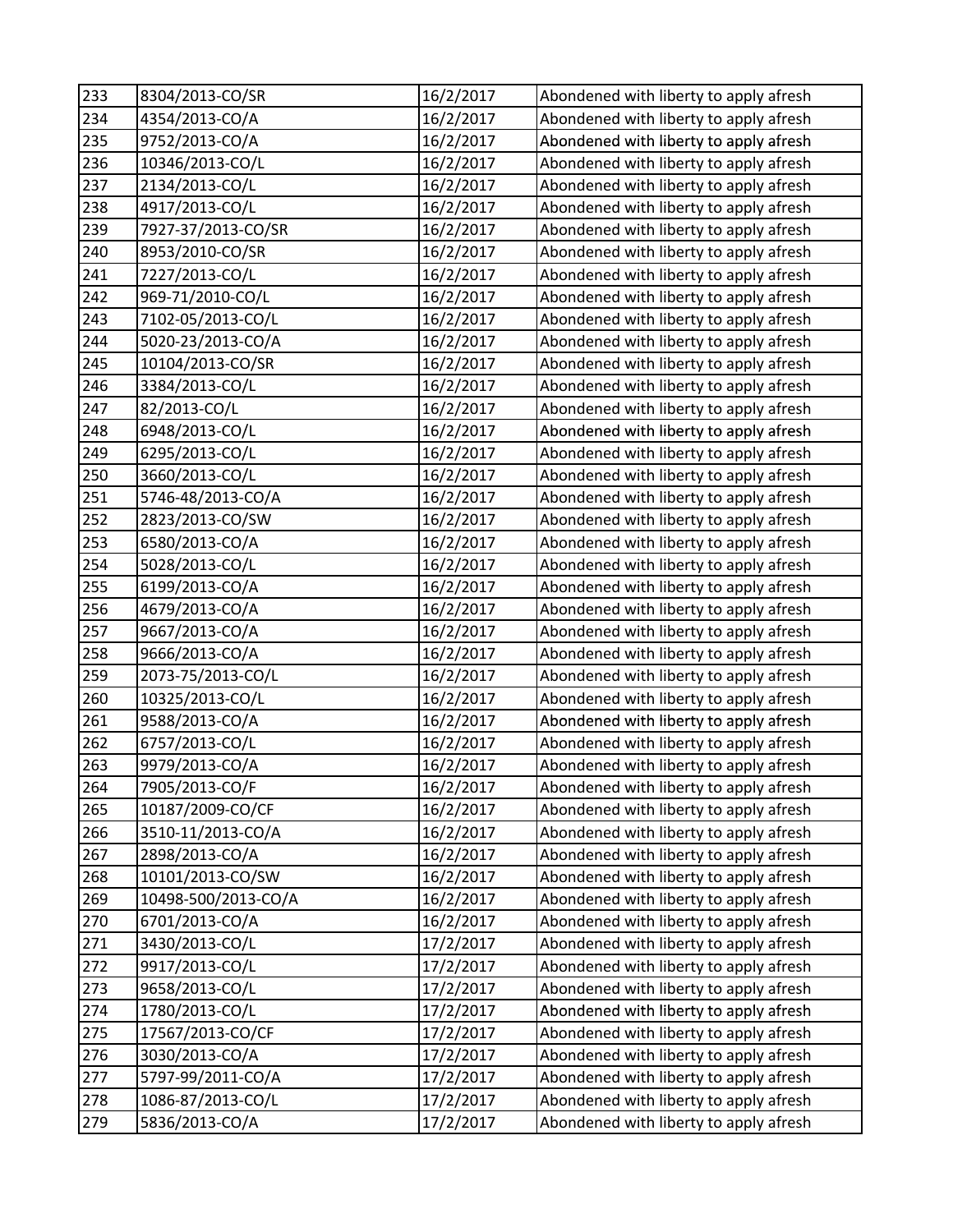| 280 | 494-96/2013-CO/L                  | 17/2/2017 | Abondened with liberty to apply afresh |
|-----|-----------------------------------|-----------|----------------------------------------|
| 281 | 11945/2013-CO/SR                  | 17/2/2017 | Abondened with liberty to apply afresh |
| 282 | 11944/2013-CO/SR                  | 17/2/2017 | Abondened with liberty to apply afresh |
| 283 | 11942/2013-CO/SR                  | 17/2/2017 | Abondened with liberty to apply afresh |
| 284 | 7953/2013-CO/L                    | 17/2/2017 | Abondened with liberty to apply afresh |
| 285 | 10717/2013-CO/A                   | 17/2/2017 | Abondened with liberty to apply afresh |
| 286 | 5544-53/2013-CO/SR                | 17/2/2017 | Abondened with liberty to apply afresh |
| 287 | 1172/2013-CO/SR                   | 17/2/2017 | Abondened with liberty to apply afresh |
| 288 | 6604/2013-CO/L                    | 17/2/2017 | Abondened with liberty to apply afresh |
| 289 | 2127/2012-CO/A                    | 17/2/2017 | Abondened with liberty to apply afresh |
| 290 | 2816/2011-CO/CF                   | 17/2/2017 | Abondened with liberty to apply afresh |
| 291 | 1911,1912,1913, 1914/2013-CO/L    | 22/2/2017 | Abondened with liberty to apply afresh |
| 292 | 13215-13224/2013-CO/L             | 22/2/2017 | Abondened with liberty to apply afresh |
| 293 | 28366/2013-CO/SW                  | 22/2/2017 | Abondened with liberty to apply afresh |
| 294 | 9852/2013-CO/A                    | 22/2/2017 | Abondened with liberty to apply afresh |
| 295 | 13279-13288/2013-CO/L             | 22/2/2017 | Abondened with liberty to apply afresh |
| 296 | 741-750,769-751,777,779,797/2013- | 22/2/2017 | Abondened with liberty to apply afresh |
|     | CO/L                              |           |                                        |
| 297 | 3181/2013-COSW                    | 22/2/2017 | Abondened with liberty to apply afresh |
| 298 | 4914/2013-CO/L                    | 22/2/2017 | Abondened with liberty to apply afresh |
| 299 | 13259/2013-CO/SR                  | 22/2/2017 | Abondened with liberty to apply afresh |
| 300 | 10186-10187/2013-CO/SR            | 22/2/2017 | Abondened with liberty to apply afresh |
| 301 | 9564/2013-CO/L                    | 22/2/2017 | Abondened with liberty to apply afresh |
| 302 | 8643/2013-CO/SW                   | 22/2/2017 | Abondened with liberty to apply afresh |
| 303 | 1786-1787/2013-CO/A               | 22/2/2017 | Abondened with liberty to apply afresh |
| 304 | 5951/2013-CO/L                    | 22/2/2017 | Abondened with liberty to apply afresh |
| 305 | 2028/2013-CO/A                    | 22/2/2017 | Abondened with liberty to apply afresh |
| 306 | 13193/2013-CO/SW                  | 22/2/2017 | Abondened with liberty to apply afresh |
| 307 | 13470/2013-CO/L                   | 22/2/2017 | Abondened with liberty to apply afresh |
| 308 | 13275/2013-CO/A                   | 22/2/2017 | Abondened with liberty to apply afresh |
| 309 | 10113/2013-CO/A                   | 22/2/2017 | Abondened with liberty to apply afresh |
| 310 | 7969/2013-CO/SW                   | 22/2/2017 | Abondened with liberty to apply afresh |
| 311 | 9352/2012-CO/L                    | 22/2/2017 | Abondened with liberty to apply afresh |
| 312 | 11561-11566/2013-CO/SR            | 22/2/2017 | Abondened with liberty to apply afresh |
| 313 | 404-4043,4086-4087/2012-CO/SR     | 22/2/2017 | Abondened with liberty to apply afresh |
| 314 | 6216/2013-CO/SW                   | 22/2/2017 | Abondened with liberty to apply afresh |
| 315 | 11941-11949/2013-CO/SR            | 22/2/2017 | Abondened with liberty to apply afresh |
| 316 | 10138/2013-CO/SR                  | 22/2/2017 | Abondened with liberty to apply afresh |
| 317 | 10674-10677/2012-CO/A             | 22/2/2017 | Abondened with liberty to apply afresh |
| 318 | 9670/2012-CO/A                    | 22/2/2017 | Abondened with liberty to apply afresh |
| 319 | 1074/2012-CO/L                    | 22/2/2017 | Abondened with liberty to apply afresh |
| 320 | 10749/2012-CO/SW                  | 22/2/2017 | Abondened with liberty to apply afresh |
| 321 | 4574-4577/2012-CO/CR              | 22/2/2017 | Abondened with liberty to apply afresh |
| 322 | 11946/2013-CO/SR                  | 22/2/2017 | Abondened with liberty to apply afresh |
| 323 | 11948/2013-CO/SR                  | 22/2/2017 | Abondened with liberty to apply afresh |
| 324 | 797-806/2013-CO/L                 | 22/2/2017 | Abondened with liberty to apply afresh |
| 325 | 11947/2013-CO/SR                  | 22/2/2017 | Abondened with liberty to apply afresh |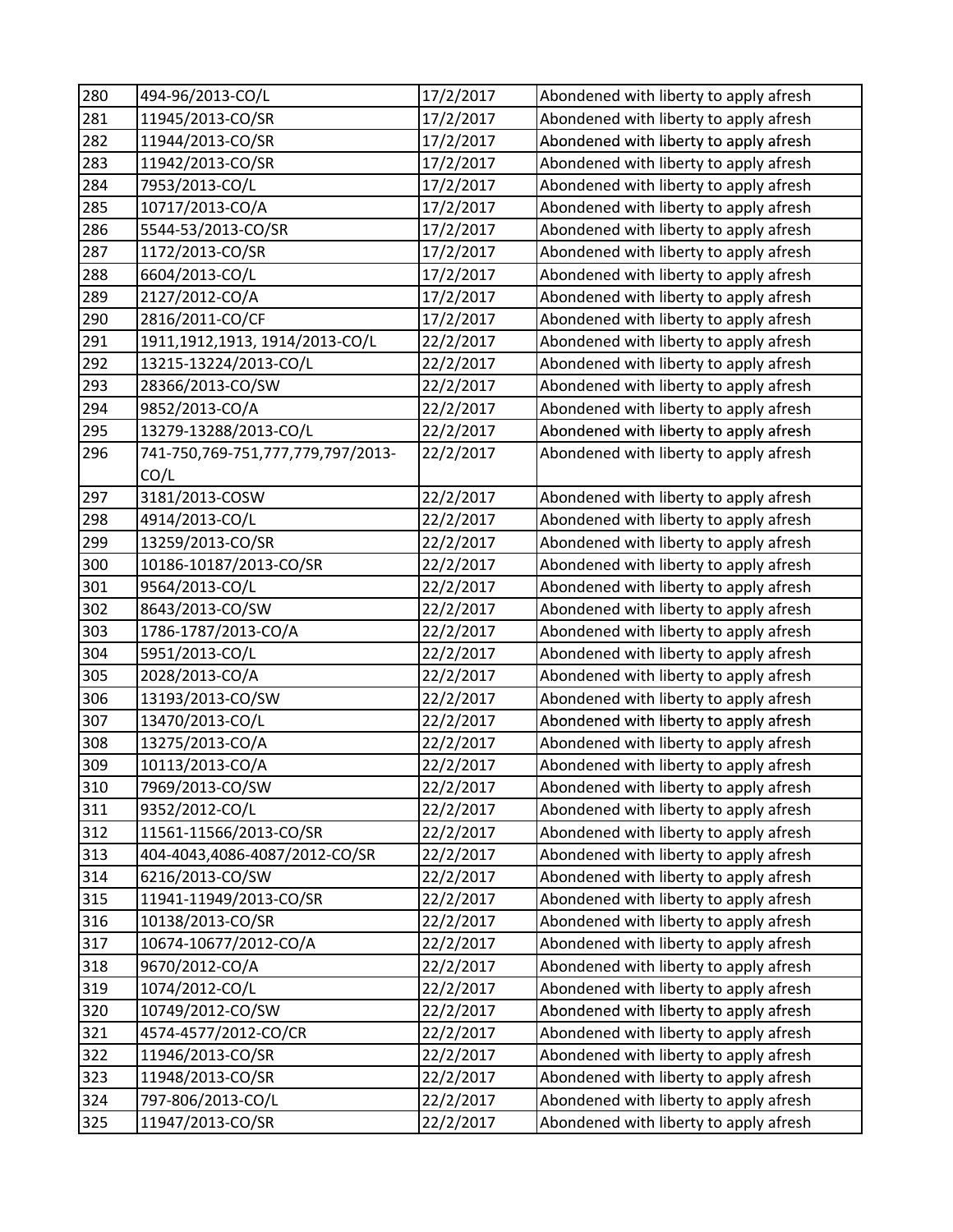| 326 | 5982/2013-CO/A                | 22/2/2017 | Abondened with liberty to apply afresh |
|-----|-------------------------------|-----------|----------------------------------------|
| 327 | 4626,4627,4629/2013-CO/A/SW   | 22/2/2017 | Abondened with liberty to apply afresh |
| 328 | 1134/2013-CO/L                | 22/2/2017 | Abondened with liberty to apply afresh |
| 329 | 2732/2013-CO/SR               | 22/2/2017 | Abondened with liberty to apply afresh |
| 330 | 1929/2013-CO/SW               | 22/2/2017 | Abondened with liberty to apply afresh |
| 331 | 4398/2013-CO/L                | 22/2/2017 | Abondened with liberty to apply afresh |
| 332 | 3454/2013-CO/SW               | 22/2/2017 | Abondened with liberty to apply afresh |
| 333 | 5580-5582/2013-CO/L           | 22/2/2017 | Abondened with liberty to apply afresh |
| 334 | 4517/2013-CO/L                | 22/2/2017 | Abondened with liberty to apply afresh |
| 335 | 9620/2013-CO/A                | 22/2/2017 | Abondened with liberty to apply afresh |
| 336 | 7215/2012-CO/A                | 27/2/2017 | Abondened with liberty to apply afresh |
| 337 | 34758,60,61,64,65/2013-CO/SR  | 27/2/2017 | Abondened with liberty to apply afresh |
| 338 | 5451/2013-CO/A                | 27/2/2017 | Abondened with liberty to apply afresh |
| 339 | 5442/2013-CO/L                | 27/2/2017 | Abondened with liberty to apply afresh |
| 340 | 6368/2013-CO/SW               | 27/2/2017 | Abondened with liberty to apply afresh |
| 341 | 8253/2013-CO/L                | 27/2/2017 | Abondened with liberty to apply afresh |
| 342 | 7075/2013-CO/SR               | 27/2/2017 | Abondened with liberty to apply afresh |
| 343 | 7938-43/2013-CO/SR            | 27/2/2017 | Abondened with liberty to apply afresh |
| 344 | 6671/2013-CO/A                | 27/2/2017 | Abondened with liberty to apply afresh |
| 345 | 4326-27/2013-CO/A             | 27/2/2017 | Abondened with liberty to apply afresh |
| 346 | 7844/2013-CO/SR               | 27/2/2017 | Abondened with liberty to apply afresh |
| 347 | 7790/2013-CO/A                | 27/2/2017 | Abondened with liberty to apply afresh |
| 348 | 7666/2013-CO/A                | 27/2/2017 | Abondened with liberty to apply afresh |
| 349 | 7629/2013-CO/A                | 27/2/2017 | Abondened with liberty to apply afresh |
| 350 | 7832/2013-CO/SW               | 27/2/2017 | Abondened with liberty to apply afresh |
| 351 | 7228-30/2013-CO/A             | 27/2/2017 | Abondened with liberty to apply afresh |
| 352 | 6752,6754,6753/2013-CO/A      | 27/2/2017 | Abondened with liberty to apply afresh |
| 353 | 7581/2013-CO/L                | 27/2/2017 | Abondened with liberty to apply afresh |
| 354 | 7191/2013-CO/A                | 27/2/2017 | Abondened with liberty to apply afresh |
| 355 | 2966/2013-CO/A                | 27/2/2017 | Abondened with liberty to apply afresh |
| 356 | 13768/2013-CO/L               | 27/2/2017 | Abondened with liberty to apply afresh |
| 357 | 12071/2013-CO/L               | 27/2/2017 | Abondened with liberty to apply afresh |
| 358 | 13145/2013-CO/L               | 27/2/2017 | Abondened with liberty to apply afresh |
| 359 | 11144/2013-CO/SR              | 27/2/2017 | Abondened with liberty to apply afresh |
| 360 | 2363/2013-CO/SR               | 27/2/2017 | Abondened with liberty to apply afresh |
| 361 | 13147/2013-CO/SR              | 27/2/2017 | Abondened with liberty to apply afresh |
| 362 | 8886-90/2013-CO/SR            | 28/2/2017 | Abondened with liberty to apply afresh |
| 363 | 9923/2013-CO/A                | 28/2/2017 | Abondened with liberty to apply afresh |
| 364 | 9827/2013-CO/L                | 28/2/2017 | Abondened with liberty to apply afresh |
| 365 | 10158/2013-CO/L               | 28/2/2017 | Abondened with liberty to apply afresh |
| 366 | 11674/2013-CO/L               | 28/2/2017 | Abondened with liberty to apply afresh |
| 367 | 657,661,662,665,687/2013-CO/L | 28/2/2017 | Abondened with liberty to apply afresh |
| 368 | 5357/2013-CO/A                | 28/2/2017 | Abondened with liberty to apply afresh |
| 369 | 3699/2013-CO/A                | 28/2/2017 | Abondened with liberty to apply afresh |
| 370 | 8865/2013-CO/SR               | 28/2/2017 | Abondened with liberty to apply afresh |
| 371 | 2361/2013-CO/A                | 28/2/2017 | Abondened with liberty to apply afresh |
| 372 | 10078/2013-CO/A               | 28/2/2017 | Abondened with liberty to apply afresh |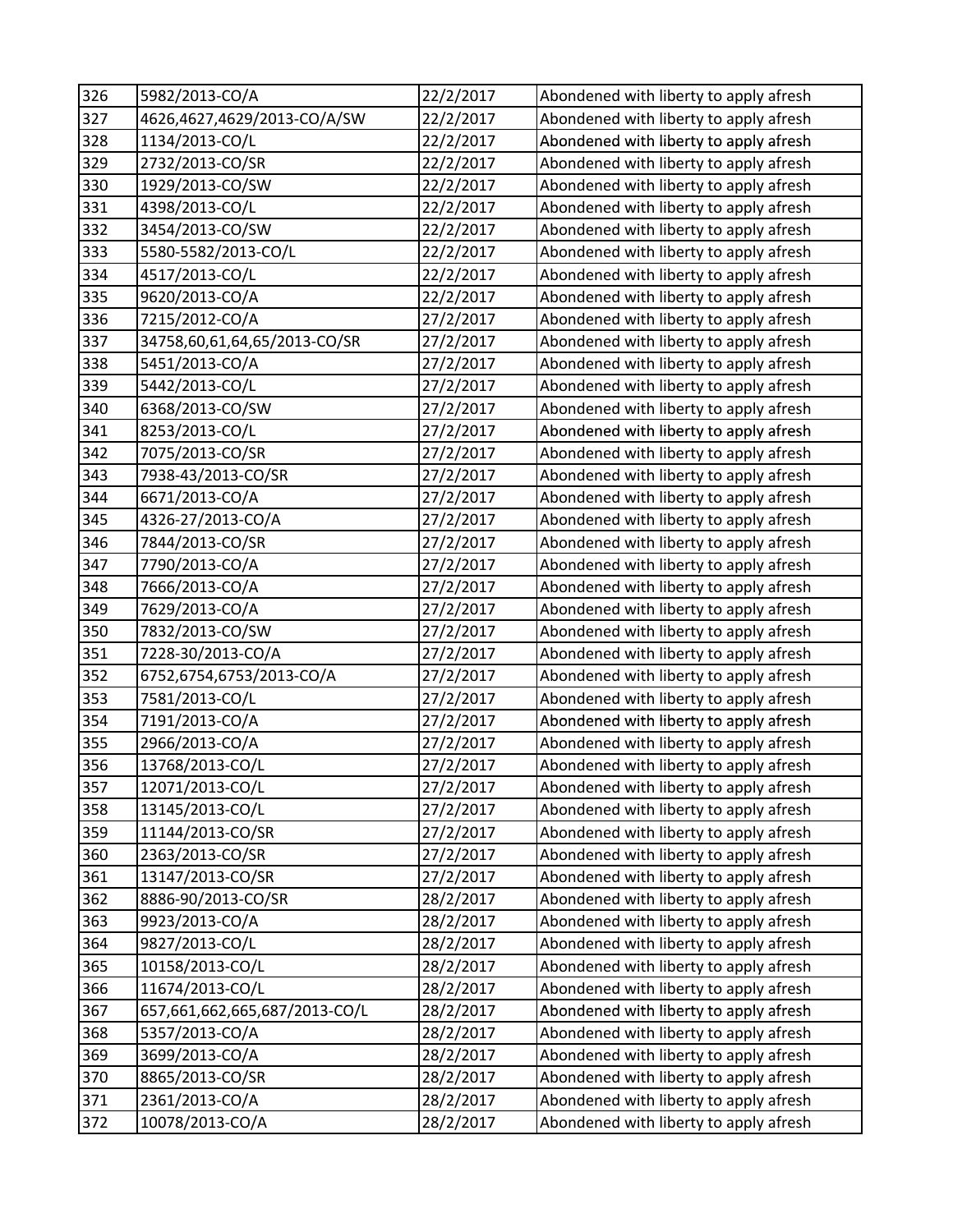| 373 | 10096/2013-CO/A                   | 28/2/2017 | Abondened with liberty to apply afresh |
|-----|-----------------------------------|-----------|----------------------------------------|
| 374 | 7180/2013-CO/L                    | 28/2/2017 | Abondened with liberty to apply afresh |
| 375 | 10075/2013-CO/A                   | 28/2/2017 | Abondened with liberty to apply afresh |
| 376 | 13233/2013-CO/SW                  | 28/2/2017 | Abondened with liberty to apply afresh |
| 377 | 13325/2013-CO/A                   | 28/2/2017 | Abondened with liberty to apply afresh |
| 378 | 13628/2013-CO/A                   | 28/2/2017 | Abondened with liberty to apply afresh |
| 379 | 13767/2013-CO/L                   | 28/2/2017 | Abondened with liberty to apply afresh |
| 380 | 11873/2013-CO/A                   | 28/2/2017 | Abondened with liberty to apply afresh |
| 381 | 31789,85,83,94,95,96,97/2013-CO/L | 28/2/2017 | Abondened with liberty to apply afresh |
| 382 | 4846/2013-CO/A                    | 28/2/2017 | Abondened with liberty to apply afresh |
| 383 | 679-82/2013-CO/A                  | 28/2/2017 | Abondened with liberty to apply afresh |
| 384 | 126-128/2013-CO/A                 | 28/2/2017 | Abondened with liberty to apply afresh |
| 385 | 4401/2013-CO/L                    | 28/2/2017 | Abondened with liberty to apply afresh |
| 386 | 2737/2013-CO/L                    | 28/2/2017 | Abondened with liberty to apply afresh |
| 387 | 614-616/2013-CO/A                 | 28/2/2017 | Abondened with liberty to apply afresh |
| 388 | 7667/2013-CO/A                    | 28/2/2017 | Abondened with liberty to apply afresh |
| 389 | 10774/2013-CO/L                   | 28/2/2017 | Abondened with liberty to apply afresh |
| 390 | 1199/2013-CO/L                    | 28/2/2017 | Abondened with liberty to apply afresh |
| 391 | 7743/2013-CO/A                    | 28/2/2017 | Abondened with liberty to apply afresh |
| 392 | 7744/2013-CO/A                    | 28/2/2017 | Abondened with liberty to apply afresh |
| 393 | 4505/2013-CO/CF                   | 28/2/2017 | Abondened with liberty to apply afresh |
| 394 | 3059/2013-CO/L                    | 28/2/2017 | Abondened with liberty to apply afresh |
| 395 | 4396/2013-CO/SR                   | 28/2/2017 | Abondened with liberty to apply afresh |
| 396 | 1494/2013-CO/CF                   | 1/3/2017  | Abondened with liberty to apply afresh |
| 397 | 2476/2013-CO/L                    | 1/3/2017  | Abondened with liberty to apply afresh |
| 398 | 13056/2013-CO/L                   | 1/3/2017  | Abondened with liberty to apply afresh |
| 399 | 13458/2013-CO/A                   | 1/3/2017  | Abondened with liberty to apply afresh |
| 400 | 11848/2013-CO/A                   | 1/3/2017  | Abondened with liberty to apply afresh |
| 401 | 7852-61/2013-CO/A                 | 1/3/2017  | Abondened with liberty to apply afresh |
| 402 | 388-89/2013-CO/SR                 | 1/3/2017  | Abondened with liberty to apply afresh |
| 403 | 13301/2013-CO/A                   | 1/3/2017  | Abondened with liberty to apply afresh |
| 404 | 2635/2013-CO/L                    | 1/3/2017  | Abondened with liberty to apply afresh |
| 405 | 162/2013-CO/CF                    | 1/3/2017  | Abondened with liberty to apply afresh |
| 406 | 1476/2013-CO/L                    | 1/3/2017  | Abondened with liberty to apply afresh |
| 407 | 634/2013-CO/L                     | 1/3/2017  | Abondened with liberty to apply afresh |
| 408 | 11657/2013-CO/A                   | 1/3/2017  | Abondened with liberty to apply afresh |
| 409 | 13646/2013-CO/L                   | 1/3/2017  | Abondened with liberty to apply afresh |
| 410 | 11723/2013-CO/A                   | 1/3/2017  | Abondened with liberty to apply afresh |
| 411 | 13214/2013-CO/L                   | 1/3/2017  | Abondened with liberty to apply afresh |
| 412 | 10759/2013-CO/L                   | 1/3/2017  | Abondened with liberty to apply afresh |
| 413 | 11981/2013-CO/L                   | 1/3/2017  | Abondened with liberty to apply afresh |
| 414 | 6558/2013-CO/SR                   | 1/3/2017  | Abondened with liberty to apply afresh |
| 415 | 11332/2013-CO/A                   | 1/3/2017  | Abondened with liberty to apply afresh |
| 416 | 11534/2013-CO/A                   | 1/3/2017  | Abondened with liberty to apply afresh |
| 417 | 13752/2013-CO/A                   | 1/3/2017  | Abondened with liberty to apply afresh |
| 418 | 133/2013-CO/L                     | 1/3/2017  | Abondened with liberty to apply afresh |
| 419 | 12098/2013-CO/L                   | 1/3/2017  | Abondened with liberty to apply afresh |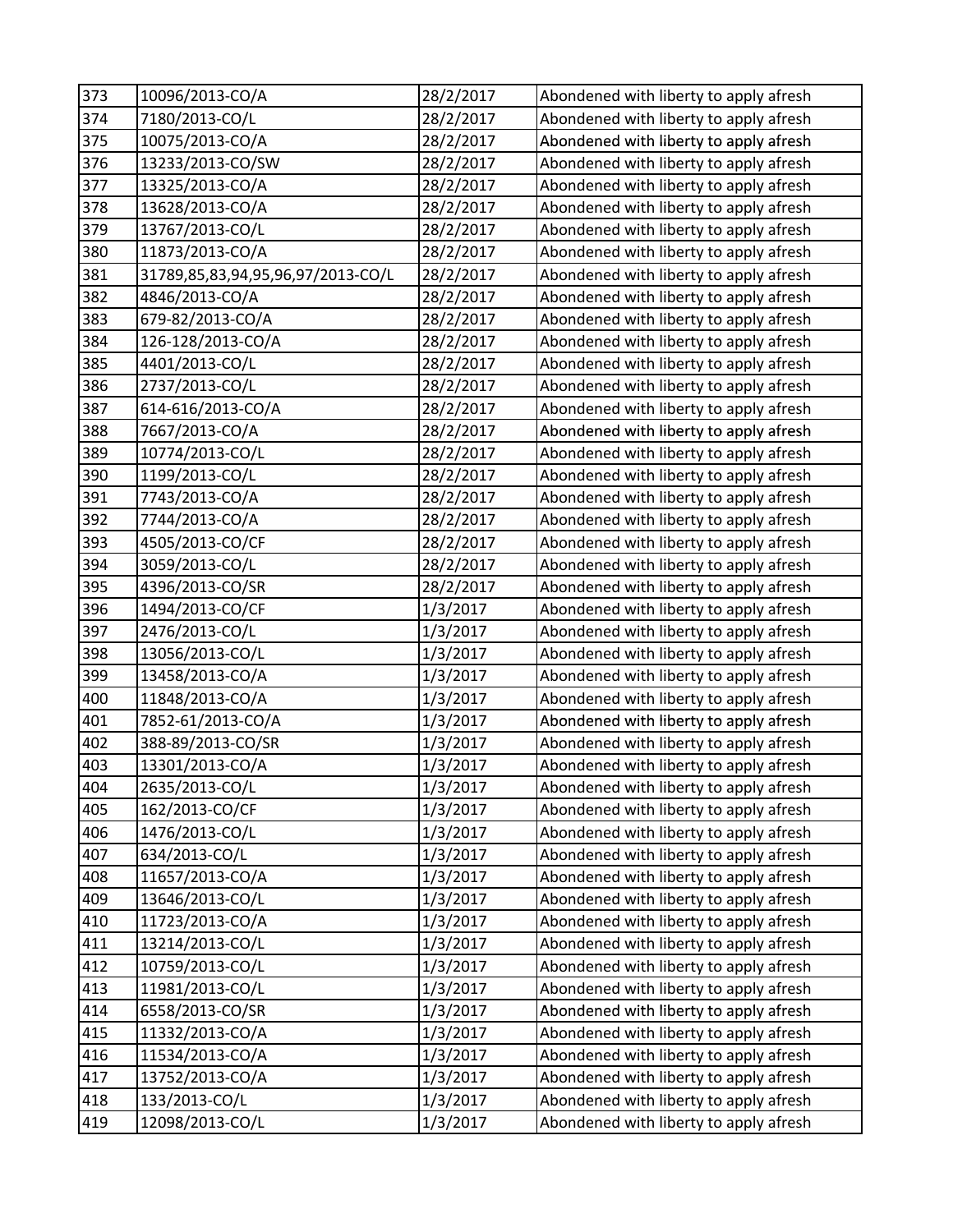| 420 | 6980/2013-CO/A       | 1/3/2017 | Abondened with liberty to apply afresh |
|-----|----------------------|----------|----------------------------------------|
| 421 | 11341/2013-CO/L      | 1/3/2017 | Abondened with liberty to apply afresh |
| 422 | 7944-48/2013-CO/SR   | 1/3/2017 | Abondened with liberty to apply afresh |
| 423 | 10459/2013-CO/L      | 1/3/2017 | Abondened with liberty to apply afresh |
| 424 | 6636/2013-CO/L       | 1/3/2017 | Abondened with liberty to apply afresh |
| 425 | 8770/2013-CO/A       | 1/3/2017 | Abondened with liberty to apply afresh |
| 426 | 9937/2013-CO/A       | 1/3/2017 | Abondened with liberty to apply afresh |
| 427 | 10430/2013-CO/L      | 1/3/2017 | Abondened with liberty to apply afresh |
| 428 | 8375/2013-CO/L       | 1/3/2017 | Abondened with liberty to apply afresh |
| 429 | 8417-18/2013-CO/A    | 1/3/2017 | Abondened with liberty to apply afresh |
| 430 | 9931/2013-CO/A       | 1/3/2017 | Abondened with liberty to apply afresh |
| 431 | 10081/2013-CO/A      | 1/3/2017 | Abondened with liberty to apply afresh |
| 432 | 1066/2013-CO/A       | 1/3/2017 | Abondened with liberty to apply afresh |
| 433 | 7752/2013-CO/A       | 1/3/2017 | Abondened with liberty to apply afresh |
| 434 | 7751/2013-CO/A       | 1/3/2017 | Abondened with liberty to apply afresh |
| 435 | 13689/2013-CO/L      | 1/3/2017 | Abondened with liberty to apply afresh |
| 436 | 10060/2013-CO/A      | 1/3/2017 | Abondened with liberty to apply afresh |
| 437 | 9711/2013-CO/A       | 1/3/2017 | Abondened with liberty to apply afresh |
| 438 | 4744/2013-CO/A       | 1/3/2017 | Abondened with liberty to apply afresh |
| 439 | 11740/2013-CO/A      | 1/3/2017 | Abondened with liberty to apply afresh |
| 440 | 6707/2013-CO/A       | 1/3/2017 | Abondened with liberty to apply afresh |
| 441 | 10080/2013-CO/A      | 1/3/2017 | Abondened with liberty to apply afresh |
| 442 | 10079/2013-CO/A      | 1/3/2017 | Abondened with liberty to apply afresh |
| 443 | 5907/2012-CO/L       | 1/3/2017 | Abondened with liberty to apply afresh |
| 444 | 7626/2012-CO/A       | 1/3/2017 | Abondened with liberty to apply afresh |
| 445 | 645/2013-CO/CF       | 1/3/2017 | Abondened with liberty to apply afresh |
| 446 | 4434/2012-CO/A       | 1/3/2017 | Abondened with liberty to apply afresh |
| 447 | 9740-46/2012-CO/L    | 1/3/2017 | Abondened with liberty to apply afresh |
| 448 | 6252/2012-CO/A       | 1/3/2017 | Abondened with liberty to apply afresh |
| 449 | 9607/2013-CO/L       | 1/3/2017 | Abondened with liberty to apply afresh |
| 450 | 4457/2012-CO/L       | 1/3/2017 | Abondened with liberty to apply afresh |
| 451 | 2901/2012-CO/A       | 1/3/2017 | Abondened with liberty to apply afresh |
| 452 | 7193/2012-CO/A       | 1/3/2017 | Abondened with liberty to apply afresh |
| 453 | 4459/2012-CO/A       | 1/3/2017 | Abondened with liberty to apply afresh |
| 454 | 5450/2012-CO/L       | 1/3/2017 | Abondened with liberty to apply afresh |
| 455 | 10342/2013-CO/A      | 1/3/2017 | Abondened with liberty to apply afresh |
| 456 | 15767/2012-CO/L      | 1/3/2017 | Abondened with liberty to apply afresh |
| 457 | 8970/2013-CO/A       | 1/3/2017 | Abondened with liberty to apply afresh |
| 458 | 7026/2013-CO/A       | 1/3/2017 | Abondened with liberty to apply afresh |
| 459 | 4809/2010-CO/L       | 6/3/2017 | Abondened with liberty to apply afresh |
| 460 | 4949-4964/2012-CO/SR | 6/3/2017 | Abondened with liberty to apply afresh |
| 461 | 5293/2012-CO/M       | 6/3/2017 | Abondened with liberty to apply afresh |
| 462 | 13071/2012-CO/SR     | 6/3/2017 | Abondened with liberty to apply afresh |
| 463 | 7520/2013-CO/A       | 6/3/2017 | Abondened with liberty to apply afresh |
| 464 | 6276/2013-CO/L       | 6/3/2017 | Abondened with liberty to apply afresh |
| 465 | 2742/2013-CO/L       | 6/3/2017 | Abondened with liberty to apply afresh |
| 466 | 2779/2013-CO/L       | 6/3/2017 | Abondened with liberty to apply afresh |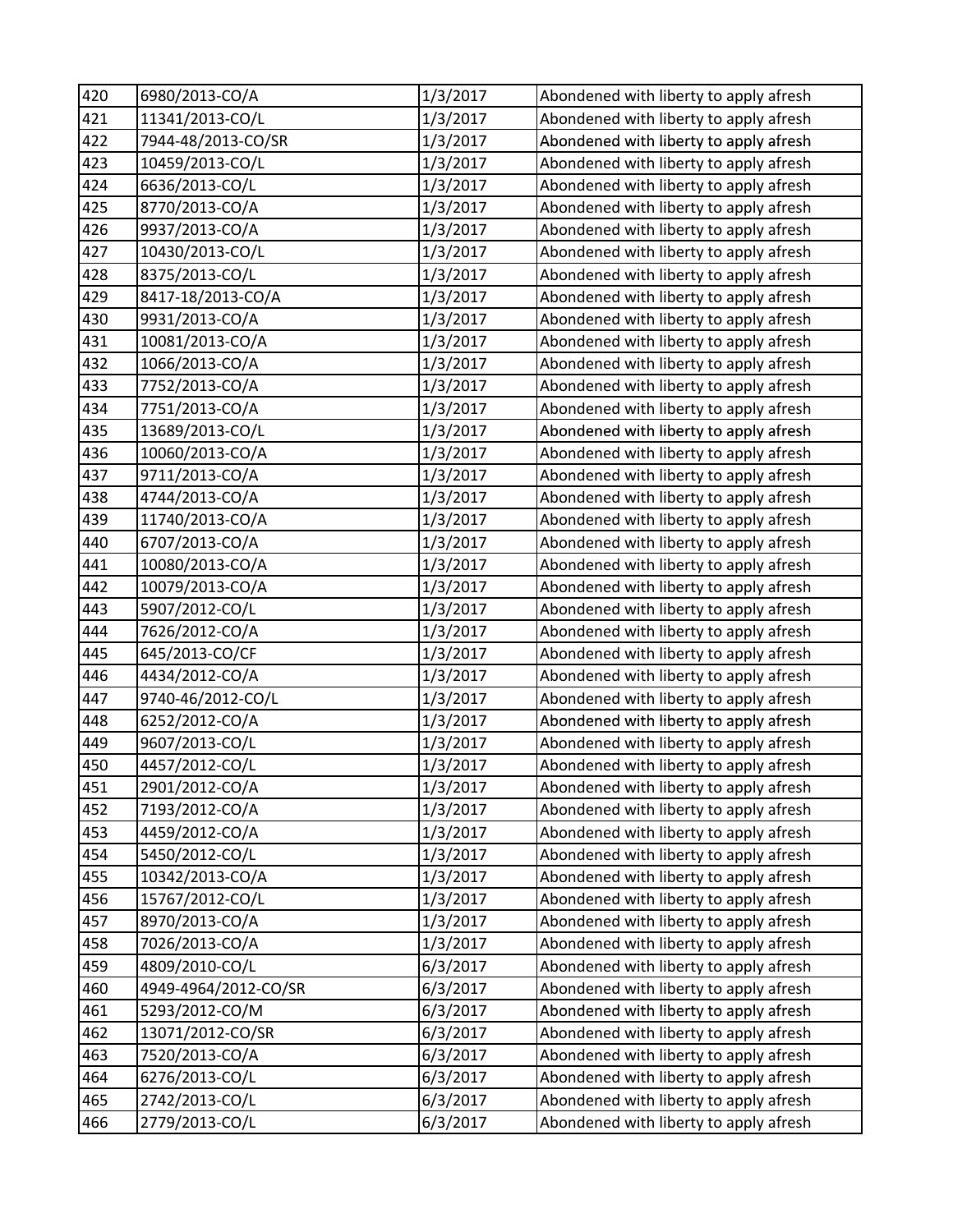| 467 | 8936/2013-CO/SR                     | 6/3/2017 | Abondened with liberty to apply afresh |
|-----|-------------------------------------|----------|----------------------------------------|
| 468 | 7748/2013-CO/SR                     | 6/3/2017 | Abondened with liberty to apply afresh |
| 469 | 7013/2013-CO/SW                     | 6/3/2017 | Abondened with liberty to apply afresh |
| 470 | 5629/2013-CO/L                      | 6/3/2017 | Abondened with liberty to apply afresh |
| 471 | 10610/2013-CO/SW                    | 7/3/2017 | Abondened with liberty to apply afresh |
| 472 | 6257/2013-CO/L                      | 7/3/2017 | Abondened with liberty to apply afresh |
| 473 | 6081/2013-CO/A                      | 7/3/2017 | Abondened with liberty to apply afresh |
| 474 | 8374/2013-CO/L                      | 7/3/2017 | Abondened with liberty to apply afresh |
| 475 | 3213/2013-CO/L                      | 7/3/2017 | Abondened with liberty to apply afresh |
| 476 | 1248/2013-CO/L                      | 7/3/2017 | Abondened with liberty to apply afresh |
| 477 | 2438/2013-CO/SR                     | 7/3/2017 | Abondened with liberty to apply afresh |
| 478 | 6274/2013-CO/A                      | 7/3/2017 | Abondened with liberty to apply afresh |
| 479 | 5550/2012-CO/A                      | 7/3/2017 | Abondened with liberty to apply afresh |
| 480 | 13260/2013-CO/M                     | 7/3/2017 | Abondened with liberty to apply afresh |
| 481 | 13300/2013-CO/SR                    | 7/3/2017 | Abondened with liberty to apply afresh |
| 482 | 6673/2013-CO/SR                     | 7/3/2017 | Abondened with liberty to apply afresh |
| 483 | 11504-505/2013-CO/L                 | 7/3/2017 | Abondened with liberty to apply afresh |
| 484 | 7994/2013-CO/L                      | 7/3/2017 | Abondened with liberty to apply afresh |
| 485 | 8729/2013-CO/A                      | 7/3/2017 | Abondened with liberty to apply afresh |
| 486 | 7486/2013-CO/A                      | 7/3/2017 | Abondened with liberty to apply afresh |
| 487 | 7685/2013-CO/SW                     | 7/3/2017 | Abondened with liberty to apply afresh |
| 488 | 10394/2013-CO/L                     | 7/3/2017 | Abondened with liberty to apply afresh |
| 489 | 4685/2013-CO/SR                     | 7/3/2017 | Abondened with liberty to apply afresh |
| 490 | 7893-99/2013-CO/L                   | 7/3/2017 | Abondened with liberty to apply afresh |
| 491 | 325/2013-CO/CF                      | 7/3/2017 | Abondened with liberty to apply afresh |
| 492 | 5001/2013-CO/L                      | 7/3/2017 | Abondened with liberty to apply afresh |
| 493 | 557/2013-CO/L                       | 7/3/2017 | Abondened with liberty to apply afresh |
| 494 | 1320-23,24/2013-CO/SW               | 7/3/2017 | Abondened with liberty to apply afresh |
| 495 | 3251/2013-CO/L                      | 7/3/2017 | Abondened with liberty to apply afresh |
| 496 | 5590/2013-CO/L                      | 7/3/2017 | Abondened with liberty to apply afresh |
| 497 | 882-883/2013-CO/L                   | 7/3/2017 | Abondened with liberty to apply afresh |
| 498 | 4110/2013-CO/A                      | 7/3/2017 | Abondened with liberty to apply afresh |
| 499 | 221/2013-CO/A                       | 7/3/2017 | Abondened with liberty to apply afresh |
| 500 | 3250/2013-CO/A                      | 7/3/2017 | Abondened with liberty to apply afresh |
| 501 | 3149/2013-CO/A                      | 7/3/2017 | Abondened with liberty to apply afresh |
| 502 | 2133,2136,2137,2138/2013-CO/L       | 7/3/2017 | Abondened with liberty to apply afresh |
| 503 | 1203,1205,1206,1207,1209,1210,1211, | 7/3/2017 | Abondened with liberty to apply afresh |
|     | 1214,1215,1218/2013-CO/A            |          |                                        |
| 504 | 6411/2013-CO/A                      | 7/3/2017 | Abondened with liberty to apply afresh |
| 505 | 532/2013-CO/L                       | 7/3/2017 | Abondened with liberty to apply afresh |
| 506 | 5723/2013-CO/A                      | 7/3/2017 | Abondened with liberty to apply afresh |
| 507 | 5170/2013-CO/A                      | 7/3/2017 | Abondened with liberty to apply afresh |
| 508 | 5724-5725/2013-CO/A                 | 7/3/2017 | Abondened with liberty to apply afresh |
| 509 | 8861/2013-CO/A                      | 7/3/2017 | Abondened with liberty to apply afresh |
| 510 | 4232/2013-CO/CF                     | 7/3/2017 | Abondened with liberty to apply afresh |
| 511 | 3733/2013-CO/L                      | 7/3/2017 | Abondened with liberty to apply afresh |
| 512 | 4103-4109/2013-CO/A                 | 7/3/2017 | Abondened with liberty to apply afresh |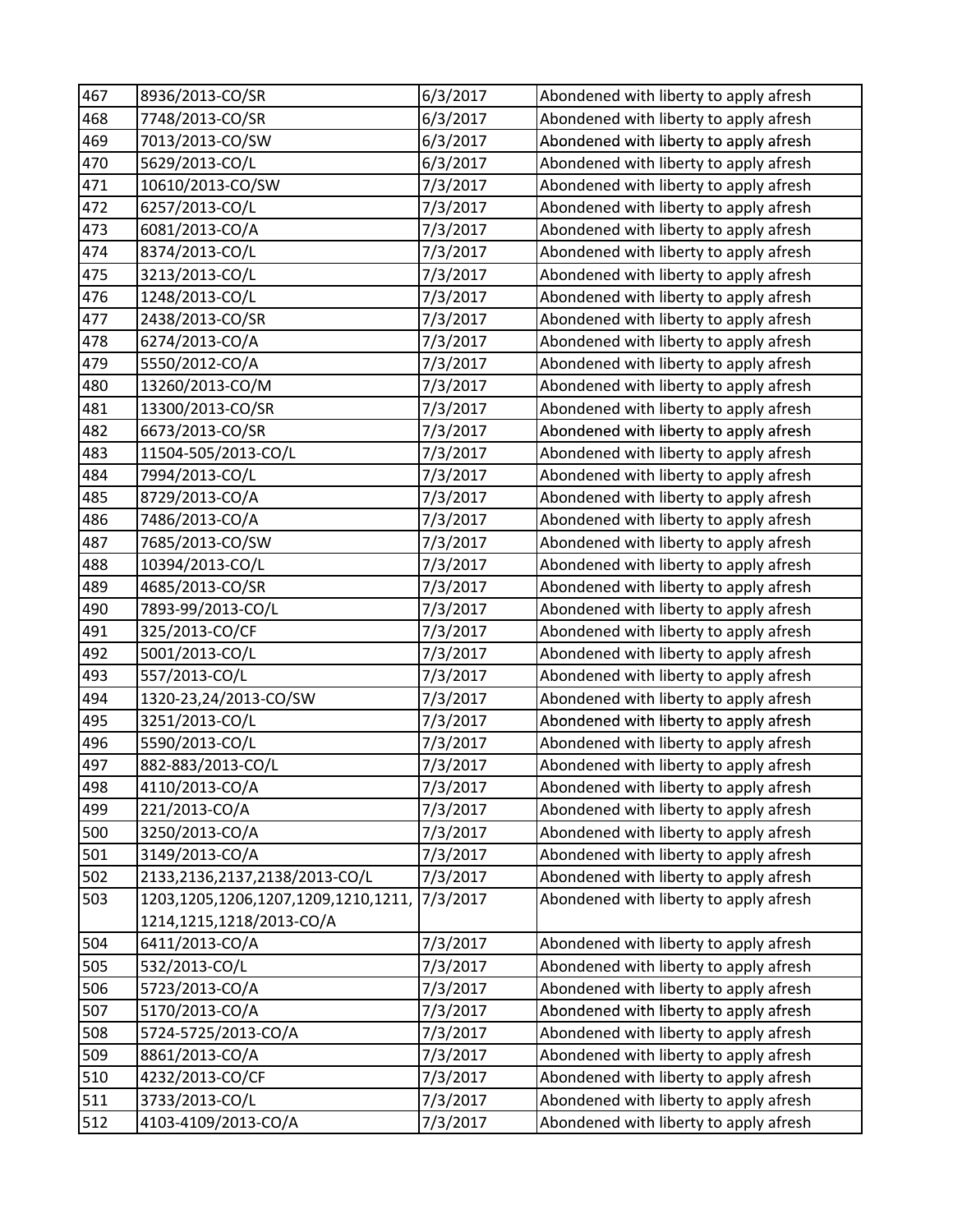| 513 | 1284/2013-CO/A              | 7/3/2017 | Abondened with liberty to apply afresh |
|-----|-----------------------------|----------|----------------------------------------|
| 514 | 10907/2013-CO/A             | 7/3/2017 | Abondened with liberty to apply afresh |
| 515 | 11171/2013-CO/A             | 7/3/2017 | Abondened with liberty to apply afresh |
| 516 | 4234/2013-CO/A              | 7/3/2017 | Abondened with liberty to apply afresh |
| 517 | 7715-7717/2013-CO/L         | 7/3/2017 | Abondened with liberty to apply afresh |
| 518 | 4014-15/2013-CO/A           | 7/3/2017 | Abondened with liberty to apply afresh |
| 519 | 13492/2011-CO/L             | 7/3/2017 | Abondened with liberty to apply afresh |
| 520 | 7031/2013-CO/SR             | 7/3/2017 | Abondened with liberty to apply afresh |
| 521 | 1042-1048/2013-CO/A         | 7/3/2017 | Abondened with liberty to apply afresh |
| 522 | 2140/2013-CO/L              | 7/3/2017 | Abondened with liberty to apply afresh |
| 523 | 3371/2013-CO/A              | 7/3/2017 | Abondened with liberty to apply afresh |
| 524 | 1757-1766/2013-CO/CF        | 7/3/2017 | Abondened with liberty to apply afresh |
| 525 | 11507-11511/2013-CO/SR      | 7/3/2017 | Abondened with liberty to apply afresh |
| 526 | 11890/2013-CO/A             | 7/3/2017 | Abondened with liberty to apply afresh |
| 527 | 3776/2013-CO/SR             | 7/3/2017 | Abondened with liberty to apply afresh |
| 528 | 3619-3621/2013-CO/L         | 7/3/2017 | Abondened with liberty to apply afresh |
| 529 | 4387/2013-CO/CF             | 7/3/2017 | Abondened with liberty to apply afresh |
| 530 | 6099/2013-CO/A              | 7/3/2017 | Abondened with liberty to apply afresh |
| 531 | 4664-4665/2013-CO/A         | 7/3/2017 | Abondened with liberty to apply afresh |
| 532 | 10214-10216/2013-CO/A       | 7/3/2017 | Abondened with liberty to apply afresh |
| 533 | 5583-5586/2013-CO/L         | 7/3/2017 | Abondened with liberty to apply afresh |
| 534 | 6443/2013-CO/L              | 7/3/2017 | Abondened with liberty to apply afresh |
| 535 | 4854/2013-CO/SR             | 7/3/2017 | Abondened with liberty to apply afresh |
| 536 | 4869/2013-CO/L              | 7/3/2017 | Abondened with liberty to apply afresh |
| 537 | 80/2013-CO/L                | 7/3/2017 | Abondened with liberty to apply afresh |
| 538 | 870/2013-CO/CS              | 7/3/2017 | Abondened with liberty to apply afresh |
| 539 | 4774/4772/4773/2013-CO/L    | 7/3/2017 | Abondened with liberty to apply afresh |
| 540 | 3952-3953/2013-CO/M         | 7/3/2017 | Abondened with liberty to apply afresh |
| 541 | 5416/2013-CO/L              | 7/3/2017 | Abondened with liberty to apply afresh |
| 542 | 3195/2013-CO/L              | 7/3/2017 | Abondened with liberty to apply afresh |
| 543 | 13416/2013-CO/L             | 7/3/2017 | Abondened with liberty to apply afresh |
| 544 | 1197/2013-CO/L              | 7/3/2017 | Abondened with liberty to apply afresh |
| 545 | 1658/2013-CO/A              | 7/3/2017 | Abondened with liberty to apply afresh |
| 546 | 6028-6029/2013-CO/A         | 7/3/2017 | Abondened with liberty to apply afresh |
| 547 | 5286-5287/2013-CO/L         | 7/3/2017 | Abondened with liberty to apply afresh |
| 548 | 9585/2013-CO/L              | 7/3/2017 | Abondened with liberty to apply afresh |
| 549 | 10511,10512,10514/2013-CO/A | 7/3/2017 | Abondened with liberty to apply afresh |
| 550 | 10017/2013-CO/L             | 7/3/2017 | Abondened with liberty to apply afresh |
| 551 | 10764/2013-CO/L             | 7/3/2017 | Abondened with liberty to apply afresh |
| 552 | 2336,32698/2013-CO/L        | 7/3/2017 | Abondened with liberty to apply afresh |
| 553 | 10885/2013-CO/SW            | 7/3/2017 | Abondened with liberty to apply afresh |
| 554 | 1815/2013-CO/A              | 7/3/2017 | Abondened with liberty to apply afresh |
| 555 | 7620/2013-CO/A              | 7/3/2017 | Abondened with liberty to apply afresh |
| 556 | 6166/2013-CO/L              | 7/3/2017 | Abondened with liberty to apply afresh |
| 557 | 3852/2013-CO/L              | 7/3/2017 | Abondened with liberty to apply afresh |
| 558 | 2121-2130/2013-CO/CF        | 7/3/2017 | Abondened with liberty to apply afresh |
| 559 | 1167/2013-CO/L              | 7/3/2017 | Abondened with liberty to apply afresh |